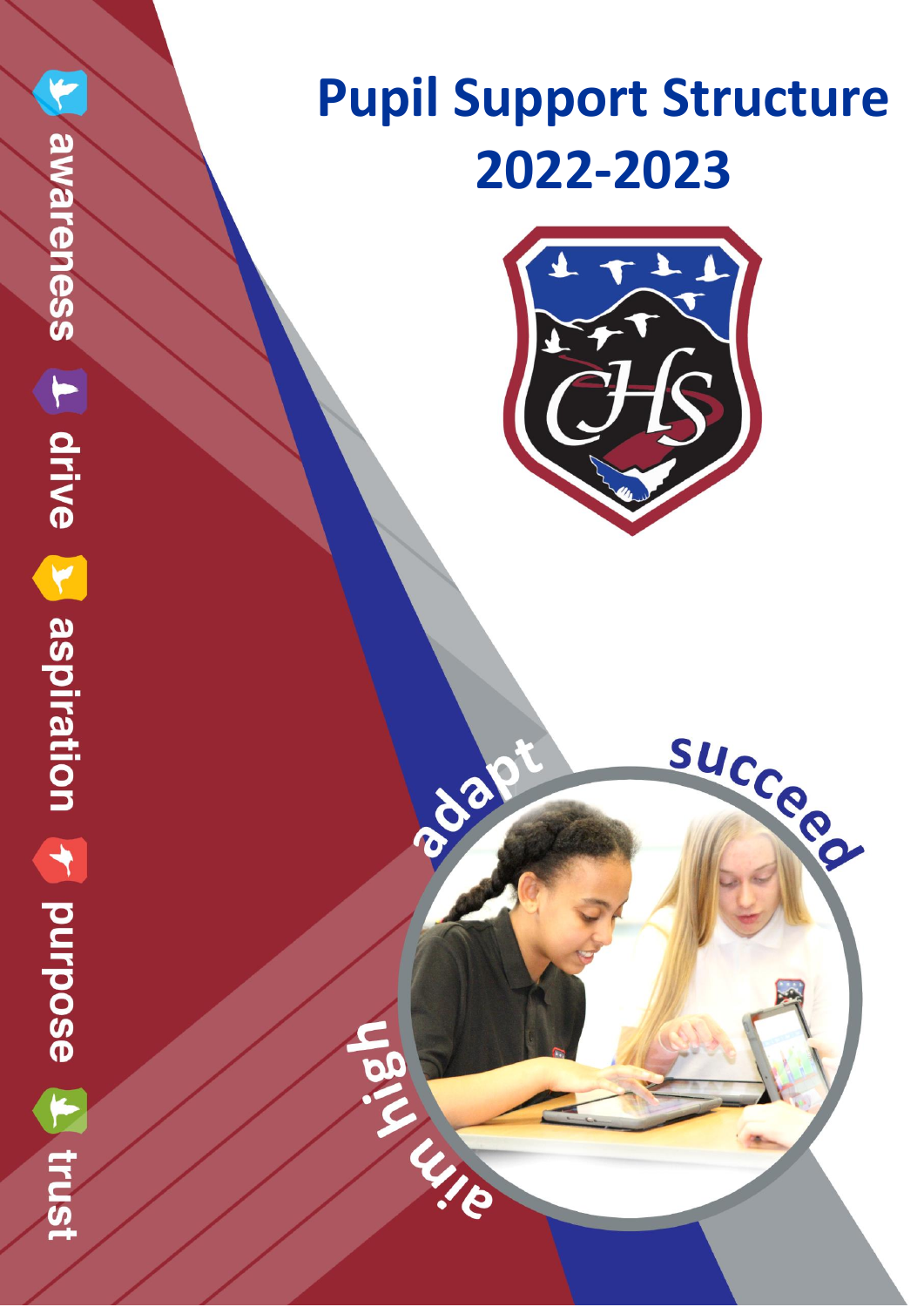# **What is the background to a change to the Pupil Support structure?**

Following a review of the Pupil Support structure in Craigmount High School last year we made the decision to move to a 'Year Team' structure. This year we have successfully moved from a system of Depute Headteachers as 'House Heads' to being 'Year Heads'.

The move to a 'Year Team' structure will allow an even tighter focus on the curriculum, attainment and behaviour of each year group and allow us to streamline the additional support we offer to meet learning needs.

As we transition this year to the new Year Team structure, we will continue to concentrate on the four key priorities as defined in the National Improvement Framework (NIF) (which you can find out more about [here\)](https://www.gov.scot/binaries/content/documents/govscot/publications/strategy-plan/2020/12/2021-national-improvement-framework-improvement-plan/documents/achieving-excellence-equity-2021-national-improvement-framework-improvement-plan/achieving-excellence-equity-2021-national-improvement-framework-improvement-plan/govscot%3Adocument/achieving-excellence-equity-2021-national-improvement-framework-improvement-plan.pdf?forceDownload=true):

- Improvement in attainment, particularly in literacy and numeracy
- Closing the attainment gap between the most and least disadvantaged children
- Improvement in children and young people's health and wellbeing
- Improvement in employability skills and sustained, positive school leaver destinations for all young people.

#### **Academic Year 2022-23 – Year Team Structure**

All pupils in Craigmount High School are currently in one of the five 'Houses' in the school and their Tutor Group is linked with either the Arthur, Braid, Calton, Pentland or Swanston House. Each House has a Pupil Support Leader (PSL) who is the main point of contact in the school for a pupil and parent/carer.

In August 2022 we will move from a system of Pupil Support Leaders as 'House Pupil Support Leaders' to being 'Year Pupil Support Leaders'.

This will mean a change in Pupil Support Leader for some pupils. We have considered the impact of this change for some young people and will always act in their best interests first and foremost.

Our six Year Teams will be made up of the following people:

- Year Head (Depute Headteacher)
- Pupil Support Leader
- Support for Learning Teacher

Each year group will also be supported by members of staff who are aspiring to become Pupil Support Leaders. They will form part of a Year Team. We also plan to involve some of our S6 pupils in each Year Team who will act as mentors and role models for pupils.

Year Teams will move through the school with pupils to ensure continuity.